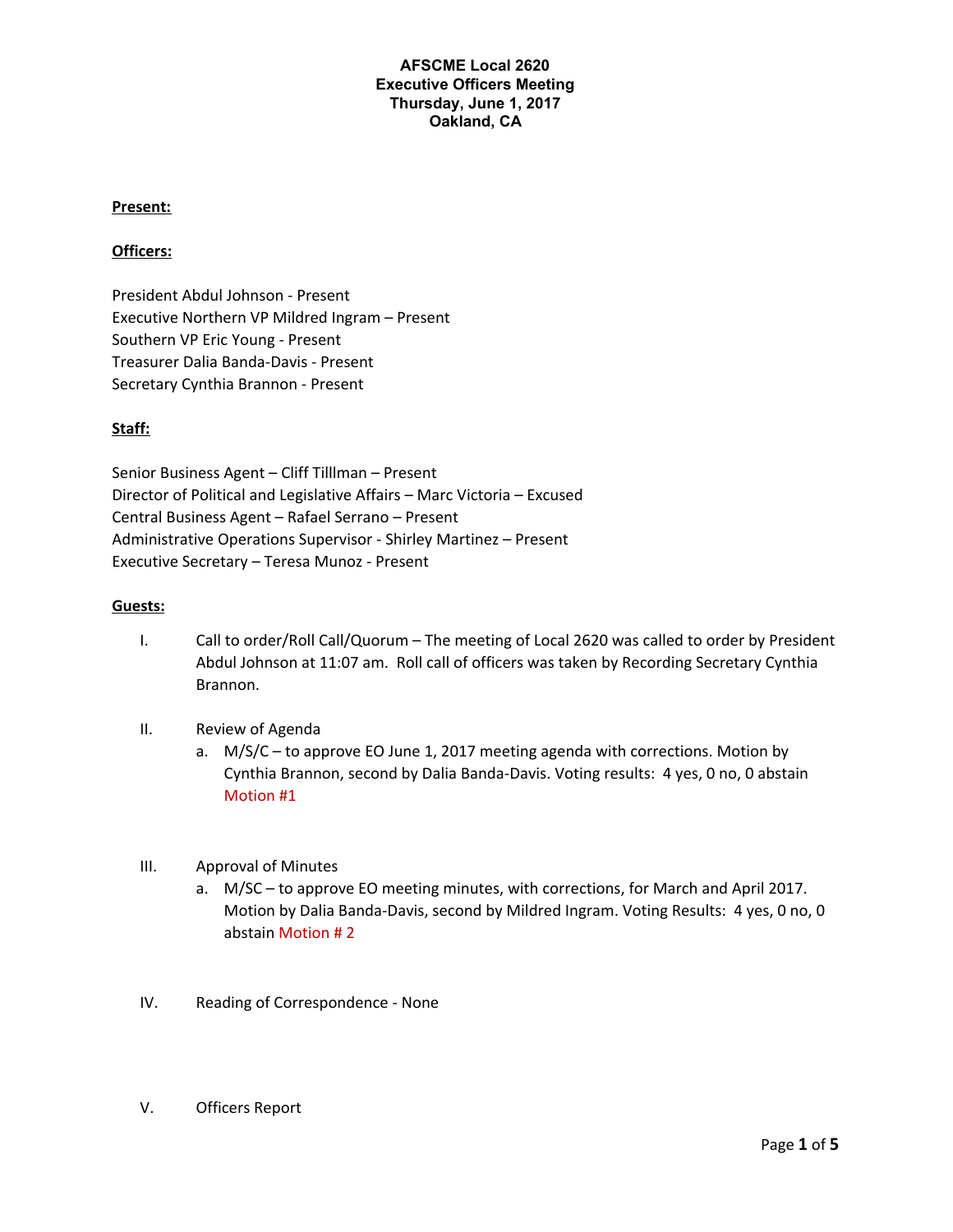- a. President Abdul Johnson Verbal Report
	- i. Thanked all the EO officers for stepping in to assist as needed. Cyndria Hopkins and Lilliana Alonso-Cruz for assisting.
	- ii. Attended number of meetings with Rafael and Al Austin. Members are truly appreciative to see officers and business agents at facilities. These members inform officers and business agents that no one has visited them, and are appreciative to have the Union at their facility. At one facility, 6 members signed up to attend steward training.
	- iii. CDCR/DSH lift and shift issue is an ongoing issue. Met with Legislation to discuss Union members issues.
- b. Executive Northern VP Mildred Ingram
	- i. Attempted to engage DOR twice in Labor Management Meetings. There are issues that need to be addressed. There are some options on how to address this.
		- 1. Management has the right to deny local management meetings. There are things that can be done such as filing grievances and members can sign petitions.
		- 2. Management needs to deal with members' problems/issues.
	- ii. Per Cliff, we received word from DOR that a SEIU member filed grievances against Mildred due to being bullied by AFSCME member.
		- 1. Per Eric, an email was sent to our member to ask who was the SEIU representation of a SEIU member.
		- 2. Millie and Eric spoke with the SEIU member, who was very paranoid about why she was being asked for this information. Per Mildred and Eric, they informed the SEIU member that they would like to network with the SEIU.
- c. Southern VP Eric Young
	- i. No verbal report provided during today's meeting.
- Lunch @ 12:40 Resumed at 1:21 pm
	- d. Treasurer Dalia Banda-Davis
		- i. Changed banks from Amalgamated Bank to United Business Bank.
		- ii. American Express statements must be done per instructions, and using excel worksheet.
		- iii. Finance Committee discussed issues
			- 1. Convention is for only one day, three meals for one day, no Union leave and a \$50 fee
				- a. Convention will be held at the Hilton in San Diego
	- VI. Staff Reports
		- a. Senior Business Agent Cliff Tillman
			- i. Meet and Confers on the books total to 40 to 50.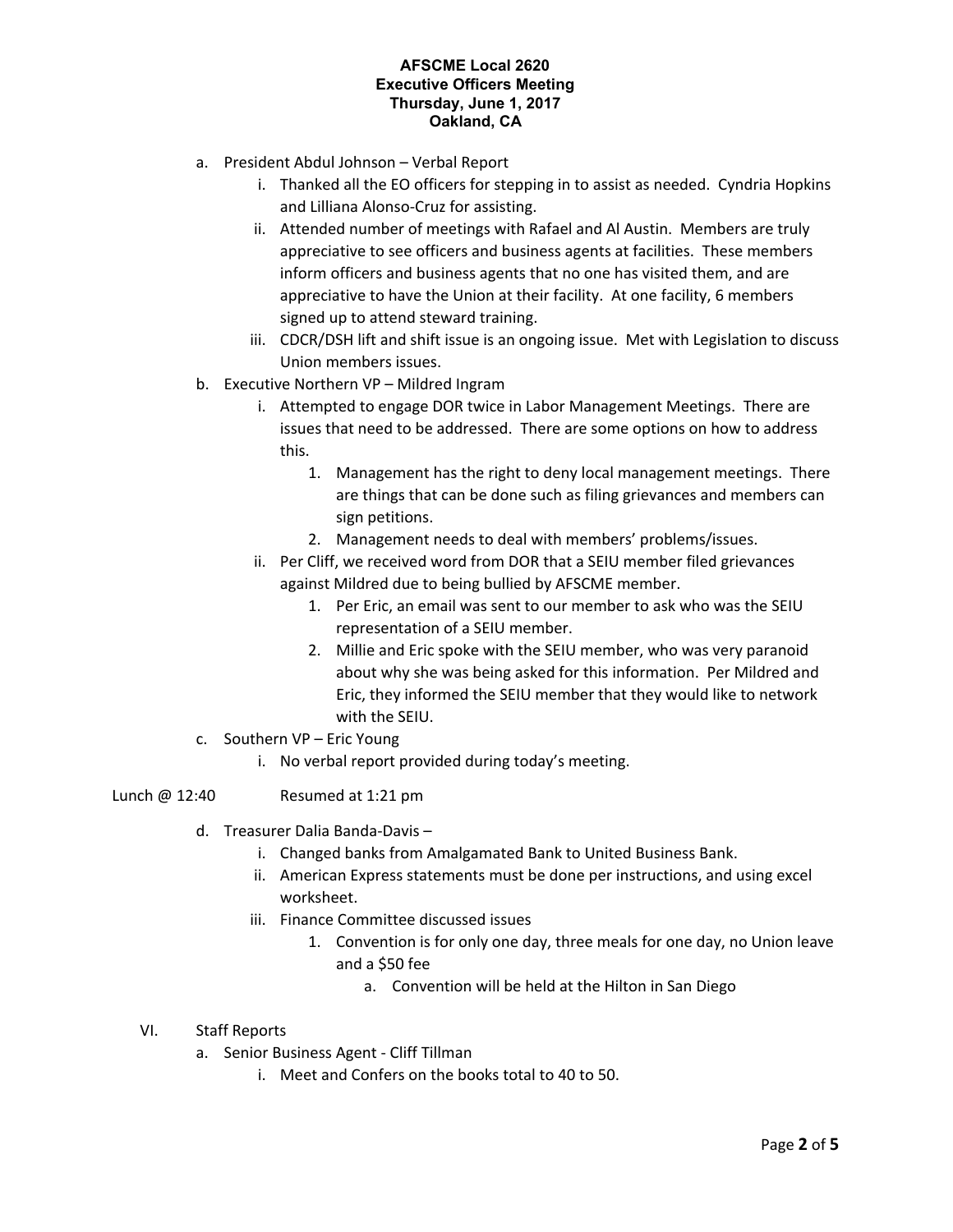- 1. Belinda Devall came into the office and went organized the Meet and Confer log.
- 2. There will be two logs printed out for the EB meeting. CalHR
	- a. One shows outstanding
	- b. Cases that are closed or concluded.
- 3. Two big cases
	- a. Alternate work schedules from CalHR
		- i. Document has 12 pages.
			- 1. Must have 40 hours on the book, but the contact negates that issue.
- ii. CDCR/DSH has a lift and shift
- iii. This will move our DSH move of three facilities into CDCR. Members feel this will hinder patient care.
	- 1. Reviewing 300-page court order.
	- 2. Lift and Shift may not occur without Legislation approval.
- iv. Offer has been made to fill the Southern Business Agent. July 5, 2017 may be the possible start date.
- v. MDO Evaluator (physiologists) work at home. Go into prisons. They are not safety. Appeal was issued. CalHR stated that there are no appeals. Our attorney advised to file a writ. This will cost \$15K to \$20K. Andy is taking over the case. They are entitled to due process.
- vi. Local 2620 should give George P recognition to all the work he has done. Good and Welfare is working on a plaque.
- vii. New agreement will be printed out when the new pay scale is released. This will come out mid-July. Printer will be notified.
- viii. DOR will have two Joint Labor Management meetings 7/26/17 and 10/25/17. Training will be provided to all new members on the JLM.
- b. Administrative Operations Supervisor Shirl Martinez
	- i. 125 -/+ members attending the Large Occupational Meeting.
		- 1. Members need to make their own changes. Members are requesting to sit on an aisle set, on the left side, then changed to driving their own car.
		- 2. Members must email cc to all office staff: Shirl, Teresa, Monique, and Lisa.
		- 3. Staff must now email approvals. Members are now arguing with the staff about their travel. Members are becoming rude.
		- 4. Members are to fill out their TAs correctly, members are to make their own changes, and let office staff know about their changes.
		- 5. For the Large Occupational Meeting, Shirl had to request an extra 25 rooms due to single occupancy. The rate went from \$140 to \$225. This is costing the Union more money than is necessary.
	- ii. If members are denied, the Officers will include the reason as to why the member was denied.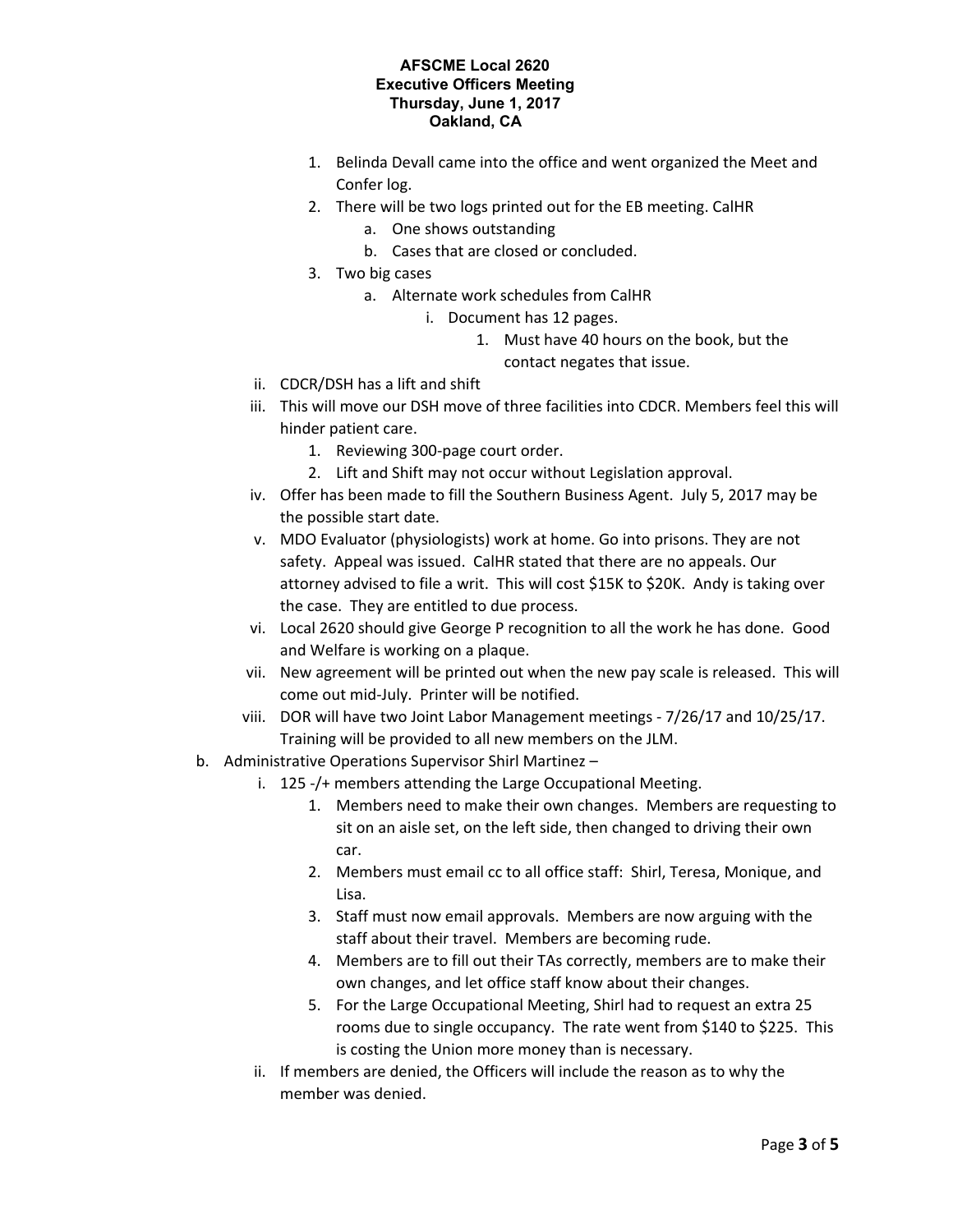- c. Central Business Agent Rafael Serrano
	- i. Visits with facilities. This has helped with understanding members' job duties.
	- ii. During visit, noticed that the windows were small and high. A member was attacked in a room with a small window.
	- iii. Members are signing up for steward training.
	- iv. Two cases going to hearing, and a new grievance. Contract enforcement is ongoing.
	- v. Suggestion to welcome the 11 new stewards on board.
	- vi. First management meeting at Salinas Valley State Prison.
		- 1. Manager provided a long list of changes to help keep staff safe.
		- 2. Psychologist was hit by an inmate for two minutes with a chair before intervention.
			- a. There were not enough belt clips for alarms, so the psychologist had his alarm on the table and unable to reach his alarm for help.
			- b. This psychologist was brought over from San Quentin. They're hiring psychologist contractors' due to hiring process for state employees is taking too long.
	- vii. Reviewing promotional mobility for Senior Social Work Specialist, which will be the Contracting Professional Mobility Pathway Committee.
		- 1. This is in our contracts.
- V. Old Business
	- a. Review of Joint Labor Management Committee
		- i. Received a copy of Statewide Labor/Management Committees with listing of staff person assigned, members of the committees and meeting schedule.
- VI. New Business
	- a. Large Occupational Meeting
		- i. Reviewed agenda. There will be over 120 members
			- 1. Agenda asked for a list of Occupational Priorities.
			- 2. Speakers during lunch.
	- b. Finance Committee
	- c. Arbitration Committee
		- i. Should be made up of Executive Officers; one member from the north, and one member from the south.
			- 1. If a grievance is filed by a member
				- a. The arbitration committee will review case and paying attorneys' fees.
			- 2. In the new agreement, there is a time frame of 180 days. Which will not impact on the old
	- d. Reschedule July EO and EB meetings
		- i. EO meeting on 7/14/17